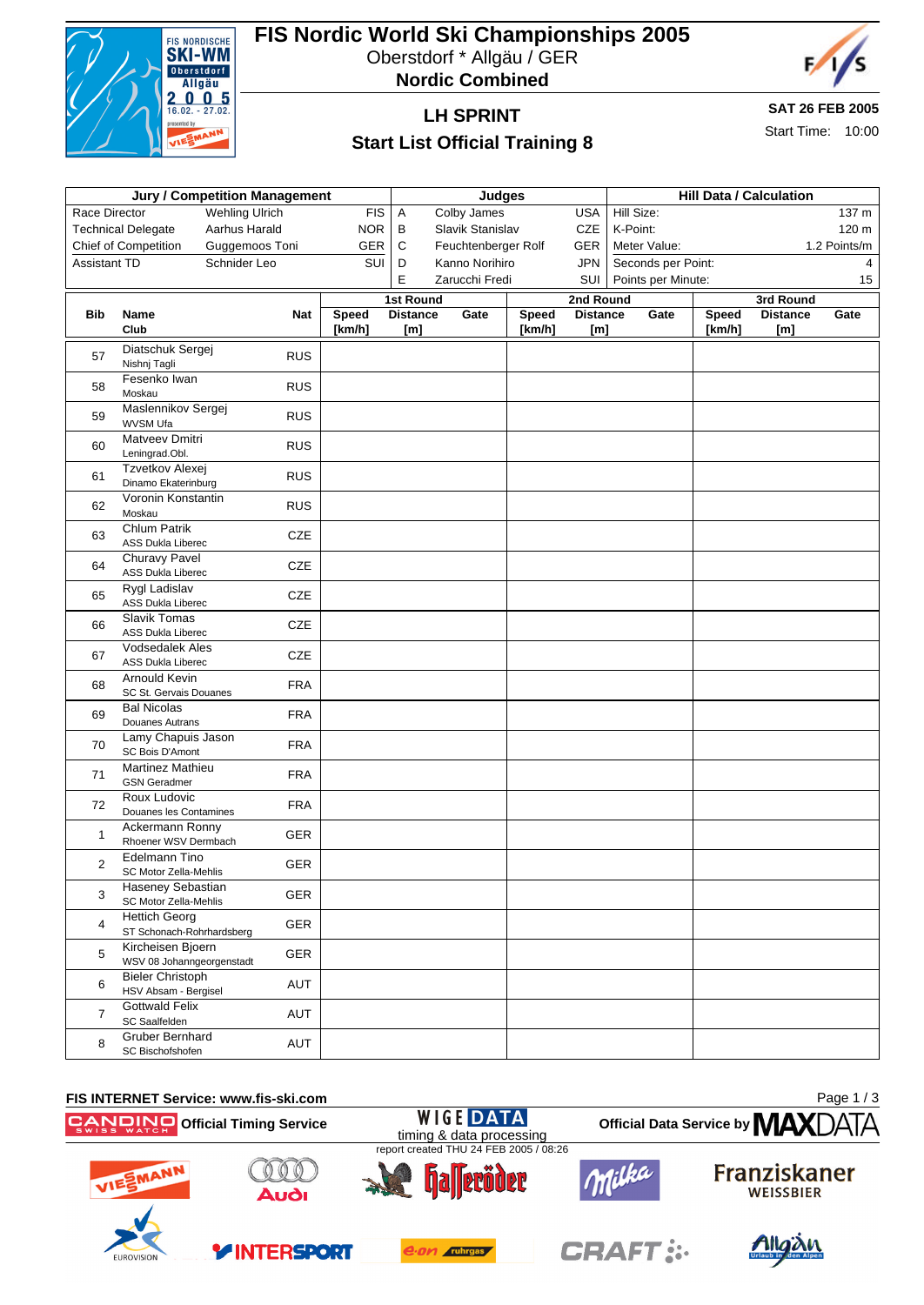

# **FIS Nordic World Ski Championships 2005**

Oberstdorf \* Allgäu / GER





## **LH SPRINT**

#### **SAT 26 FEB 2005**

Start Time: 10:00

### **Start List Official Training 8**

**Bib Name Club Nat 1st Round Speed Distance Gate [km/h] [m] 2nd Round Speed Distance Gate [km/h] [m] 3rd Round Speed Distance Gate [km/h] [m]** 9 Gruber Michael Gruber Michael<br>TSU St. Veit **AUT** 10 Kreiner David SC Kitzbuehel **AUT**<br>SC Kitzbuehel Stecher Mario Stecher Mario<br>WSV Eisenerz MSV AUT 12 Harris Spencer Harris Spericer<br>Altius Nordic SC CAN 13 Harris Wesley **Harris Wesley CAN**<br>Altius Nordic SC **CAN** 14 Myslicki Jason MySIICKI JASON<br>Altius Nordic SC CAN <sup>15</sup> Thompson Max Thompson Max<br>Altius Nordic SC CAN <sup>16</sup> Michielli Giuseppe Michielli Giuseppe<br>G.S. Caleppio Vinil **ITA** 17 Munari Daniele Muriari Darijeje<br>G.S. Fiamme Gialle **ITA** 18 Strobl Jochen Stroph Jochen<br>G.S. Fiamme Gialle **ITA** 19 Braaten Kenneth Braaten Kenneth<br>Bossmo & Yttern NOR 20 Graesli Ola Morten Graesii Ola Morten<br>Tydal IL 21 Hammer Kristian Hammer Kristian<br>Eidsvold Vaerk Skiclub NOR 22 Klemetsen Havard Kiemeisen Havard<br>Kautokeino IL 23 Moan Magnus Moan Magnus<br>Byaasen IL 24 Tande Petter Tariue Petter<br>Byaasen IL 25 Heer Ronny SC Horw SUI <sup>26</sup> Hollenstein Michael SC am Bachtel Wilchael SUI 27 Hurschler Andreas Hurschief Andreas<br>SC Bannalp 28 Rieder Ivan SC Kandersteg **SUI**<br>SC Kandersteg <sup>29</sup> Schmid Jan SUITV Unterstrass SUI <sup>30</sup> Vonlanthen Lucas vonlantnen Lucas<br>SC Bühler SUI <sup>31</sup> Camerota Eric Camerota Eric<br>NSF Park City 32 Demong Bill Lake Placid SC USA <sup>33</sup> Lodwick Todd EUGWICK TOOD<br>Steamboat Winter SpC USA 34 Spillane Johnny Steamboat Winter SpC USA <sup>35</sup> Van Loan Carl van Loan Can<br>Andover Outing Club USA <sup>36</sup> Diyachuk Sergei Diyachuk Sergel<br>Ternopol